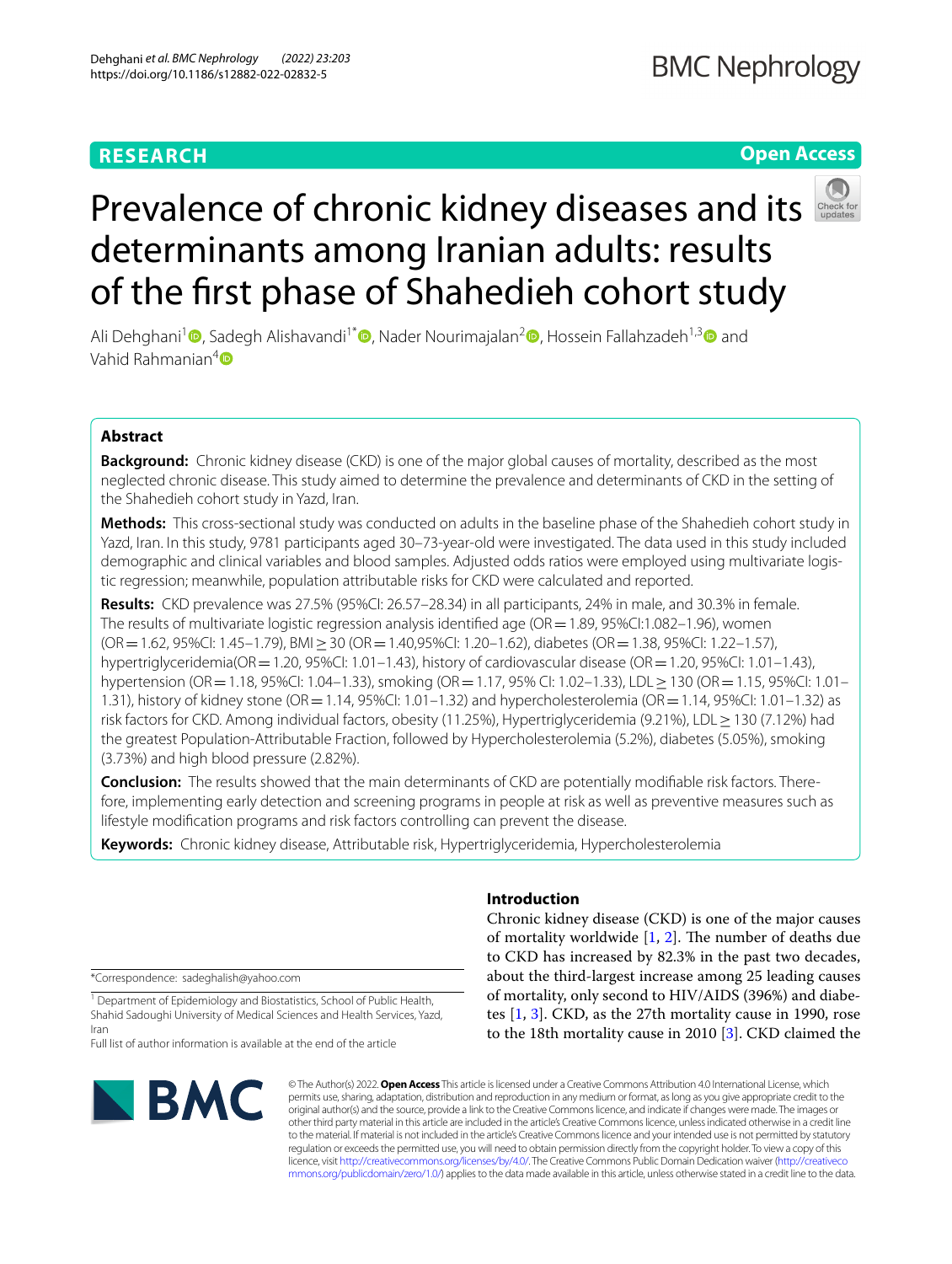lives of about 1 million in 2013 [\[4\]](#page-9-3) and 1.2 million in 2017 [[5\]](#page-9-4).

Despite global concerns, CKD disproportionately impacts the developing countries  $[6]$  $[6]$ , affecting 14.3 and 13.4% of low- and middle-income countries and the global population, respectively  $[2]$  $[2]$ . The WHO projections indicate that the CKD mortality will steadily increase to 14 deaths in 100,000 general population in 2030 [[7\]](#page-9-6).

Currently, the number of patients with an end-stage renal disease requiring kidney replacement therapy is estimated globally at 1.4 million with an annual growth rate of 8% [[8\]](#page-9-7). With an aging population, the sharp rise in the prevalence of type 2 diabetes and hypertension augments this growth rate, placing a colossal burden on health resources [\[1](#page-9-0)]. Despite the discovery of new renal biomarkers for a better clinical diagnosis and understanding of the pathophysiology of diferent diseases, about 13.3 million patients develop renal insufficiency annually, of whom 85% live in developing countries [\[9](#page-9-8)].

CKD is defned as an abnormality of kidney structure or function, present for >3months, with health implications and CKD is classifed based on cause, glomerular fltration rate (GFR), and albuminuria categories (CGA). CKD progression defned based on one or more of the following items: Decline in GFR category:  $(\geq 90)$ [G1: Normal or high], 60–89 [G2: Mildly decreased], 45–59 [G3a: Mildly to moderately decreased], 30–44 [G3b: Moderately to severely decreased] 15–29[G4: Severely decreased],  $<$  15 [G5: Kidney failure] ml/min/  $1.73 \text{ m}^2$ )  $[10]$  $[10]$ .

CKD burden is more common in low- and middleincome countries, accounting for about 80% of the total CKD cases. In a meta-analysis study (2016) on the global prevalence of chronic kidney disease, this was estimated at 11.6% in Iran (4.51 to 18.84%) [\[11\]](#page-9-10). According to a study by Moazzeni et al., 2021, in Iran, about 8.4 and 9.3% of women and men, respectively, develop CKD annually [[12\]](#page-9-11).

Some studies have identifed risk factors for CKD entailing age, sex, ethnicity, family history of CKD, socioeconomic status, metabolic syndrome, urinary albumin excretion, dyslipidemia, nephrotoxins (NSAIDs, antibiotics, radiological contrast), primary kidney disease, urinary disorders (obstruction, recurrent urinary tract infections), cardiovascular disease, diabetes mellitus and acute kidney disorders (AKD) [[13–](#page-9-12)[15](#page-9-13)].

Considering the high prevalence of CKD and its fnancial burden, more up-to-date studies are required to determine the disease status, which will be of beneft in terms of strategic planning for the prevention and management of  $CKD$  [\[7](#page-9-6)]. This study aimed to determine the prevalence and determinants of CKD in the setting of the Shahedieh cohort study in Yazd, Iran.

# **Materials and methods**

# **Study design and population**

The present cross-sectional study was conducted using phase one of an observational prospective cohort study of the 30–73years-old population of Shahediyeh, Yazd, Iran. This was a part of the PERSIAN, Prospective Epidemiological Research Studies in Iran, multicenter cohort study conducted in 2016 aiming at the evaluation of non-communicable diseases such as diabetes and its risk factors. This region was selected due to various factors such as accessibility, lack of migration to other cities, partially homogeneous ethnicity of the residents, and the cooperation of local people. Comprehensive information regarding the protocol of the PERSIAN cohort study is provided elsewhere  $[16]$  $[16]$ . The study was started on 05 May 2015, and then the enrollment phase was concluded in Sep 2016. In summary, participants were selected by multi-stage cluster random sampling after they provided informed consent. Informed consent for illiterate participants, was obtained from their legally authorized representatives. In the PERSIAN cohort study, blood samples were taken from eligible participants. Demographic characteristics and lifestyle-related information such as diet and smoking were assessed through valid questionnaires. Meanwhile, anthropometric indices and blood pressure were measured for all participants. All information was collected via professional interviewers [[16](#page-9-14)].

## **Data collection**

The data of 9978 subjects were collected using questionnaires, clinical examination, urine and blood tests, and para-clinical tests. The characteristics of the participants including age, sex, education level, marital status, occupation, anthropometric indices (BMI, waist to hip ratio), amount of water consumption, history of renal stones, dyslipidemia, smoking, hypertension, diabetes, and selfreported history of cardiovascular diseases (heart disease and/or stroke) were extracted from Shahediyeh Cohort Study. A creatinine test results were included in the study, and those without creatinine test results were excluded leading to the remaining 9781 subjects with creatinine test results (Fig. [1\)](#page-2-0).

## **Measures**

Normal weight was specifed as BMI less than 25kg/  $\text{m}^2$ , overweight by 25 to <30 kg/m<sup>2</sup> and obese as  $\geq$ 30 kg/  $m<sup>2</sup>$  [\[17\]](#page-9-15). In this study, high blood pressure is defined as an SBP  $\geq$ 140mmHg or DBP $\geq$ 90mmHg, and/or the consumption of antihypertensive medications. Diabetes was defned as self-reported diabetes or intake of blood glucose-lowering medications or having an FBS ≥126mg/dL. Hypercholesterolemia and hypertriglyceridemia were considered as serum total cholesterol (TC)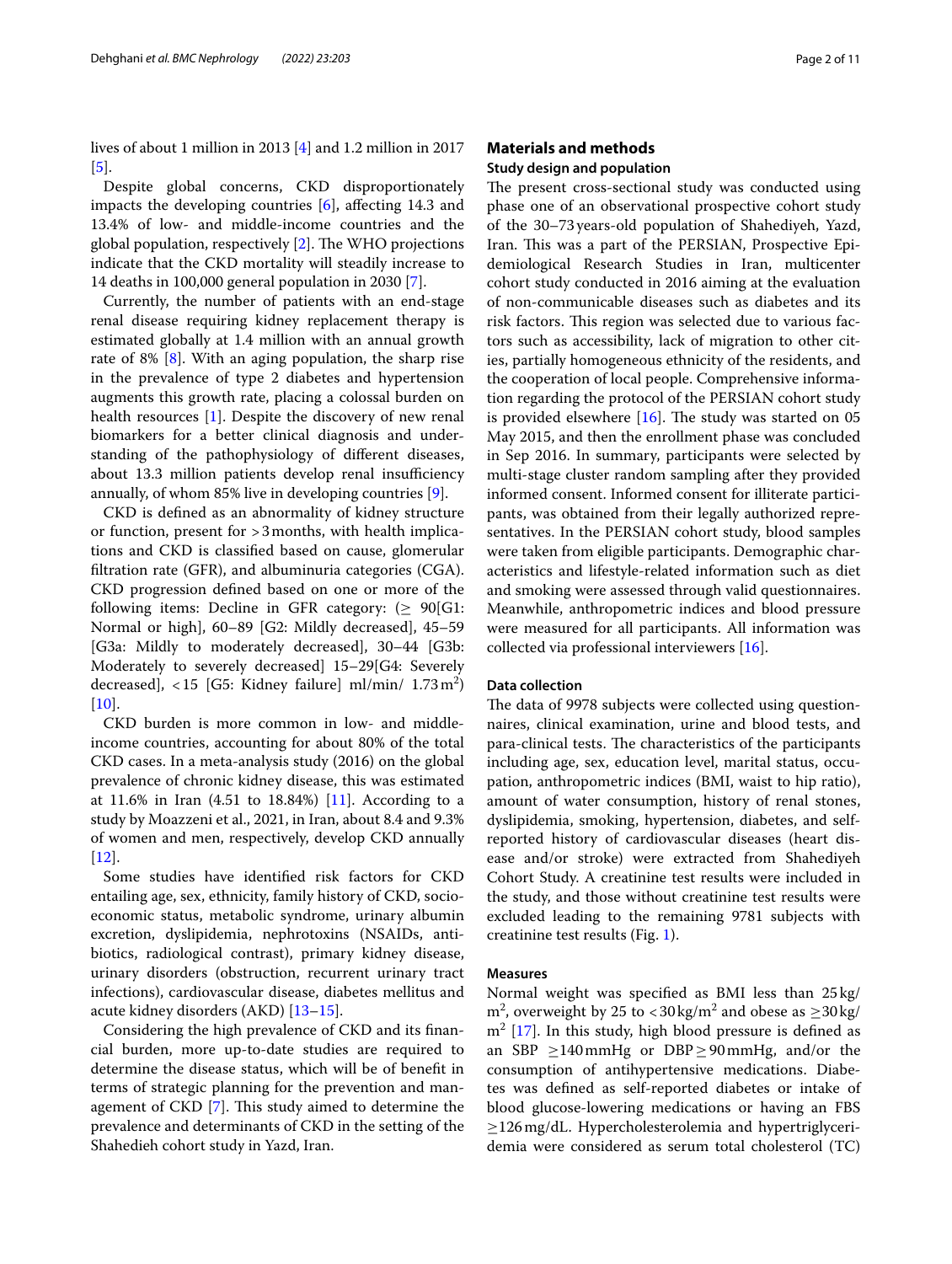

<span id="page-2-0"></span>and triglyceride of 240 and 200mg/dl or more or receiving lipid-lowering drugs as The US National Cholesterol Education Programme Adult Treatment Panel III (NCEP ATP III), respectively [[18\]](#page-9-16). Furthermore, an LDL level of ≥130mg/dl was defned as high LDL.

Serum creatinine levels were measured according to the standard colorimetric Jafe-Kinetic reaction method [[19\]](#page-9-17). The estimated glomerular filtration rate (eGFR) was calculated by the subsequent equation [[10\]](#page-9-9):

smoked at least 100 cigarettes in your entire life?" participants answering "yes" are classifed as ever smokers, and those who answer "no" are classifed as never smokers. Ever smokers are then asked a second question: "do you now smoke cigarettes every day, some days or not at all?" participants who answer "every day" or "some days" are classifed as current smoker. Likewise, people with a history of opium and alcohol use were considered to be exposed to these risk factors [[21,](#page-9-19) [22\]](#page-9-20).

141 min (SCr/k, 1)<sup>a</sup> max (SCr/k, 1)–<sup>1.209</sup> 0.993<sup>Age</sup> [1.018 if female] [1.159 if black], where SCr is serum creatinine ( in mg∕dl) , k is 0.7 for females and 0.9 for males, a is − 0.329 for females and − 0.411 for males, min is the minimum of SCr∕k or 1, and max is the maximum of SCr∕k or 1.5

We defned CKD in this study by one measurement of serum creatinine and eGFR less than  $60$  ml/ min/1.73m<sup>2</sup> we used Standard National Health Interview Survey (NHIS) current cigarette smoking variable defnition [\[20](#page-9-18)]. The first question, asked of all participants, is "have you

### **Statistical analysis**

Data were analyzed using SPSS software (version 20.0). Qualitative data are presented as numbers and percentages; meanwhile, quantitative data are reported as mean and standard deviation. Chi-square was applied to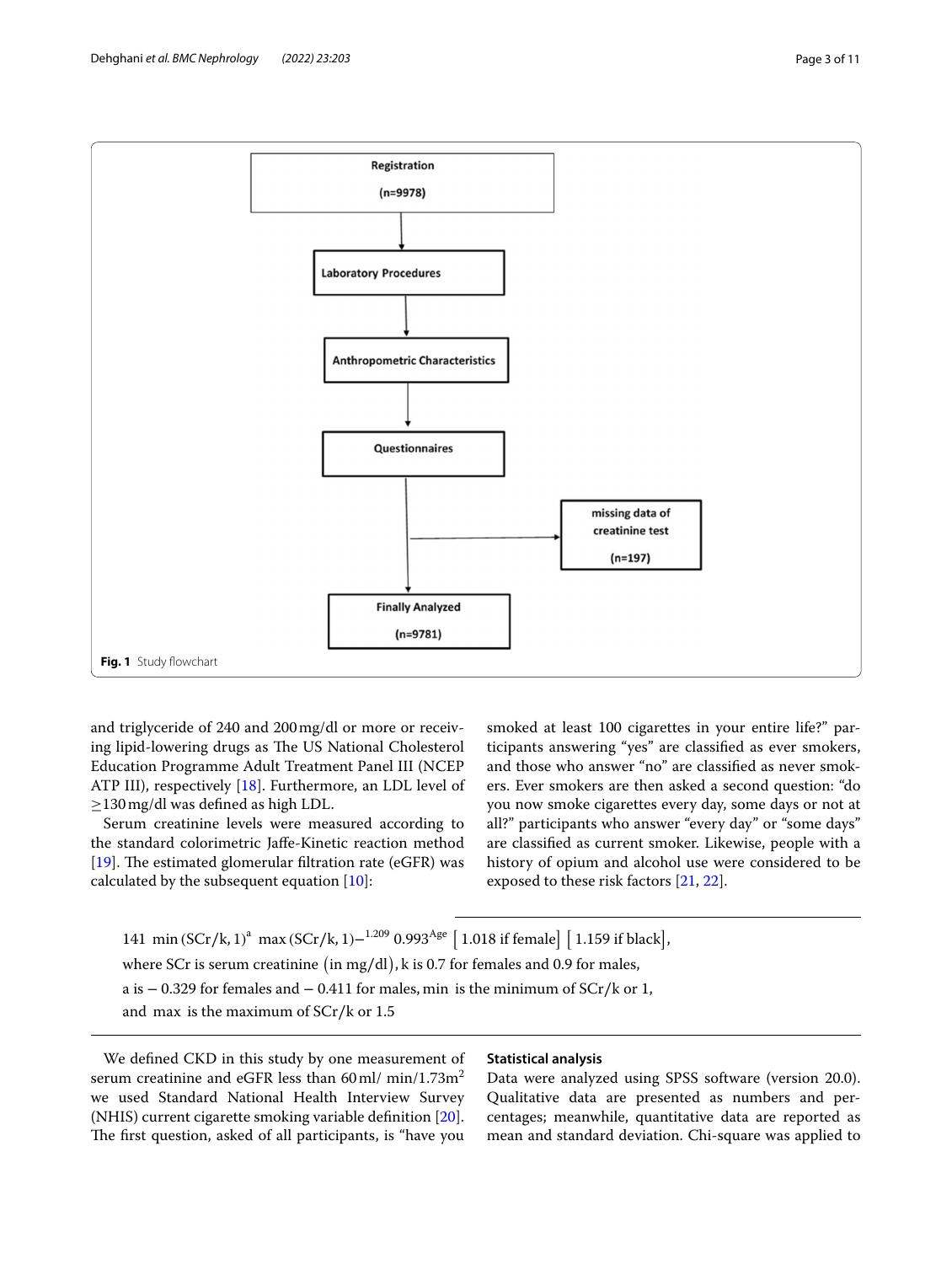evaluate the association or diference between qualitative variables.

Univariate logistic regression analyses were performed to identify risk factors of CKD. In the subsequent stage, variables with  $p \leq 0.2$  were enrolled in the multivariate logistic backward elimination technique to identify the involved variables. In this technique, frst by entering the variables in the equation and then based on the fact that the independent variable that is removed from the equation does not cause a signifcant increase in the value of R squared (R2), that variable is removed from the equation. In the same way, the remaining independent variables are tested until removing a variable from the equation causes a signifcant reduction in R2, in which case the analysis is completed.

The results were expressed by odds ratios with a 95% confdence interval. A *p*-value less than 0.05 was considered statistically significant. The population attributable risk was estimated using the following formula [[23\]](#page-9-21):

$$
\%AR_{pop} = \frac{Pe(OR - 1)}{1 + Pe(OR - 1)} \times 100
$$

Where OR is the odds ratio of the risk factor calculated using multivariate logistic regression analysis and,  $P_e$  is the ratio of the population exposed to the risk factor. 95% confdence intervals were computed using standard error estimates for attributable risk [[24\]](#page-9-22) using SAS Version 9.1 (SAS Institute, Cary, NC).

## **Results**

In total, 9781 subjects aged 30–73years were evaluated in this study, with a mean age of  $48.39 \pm 9.58$  years, and the sex of participants was equally distributed  $(p=0.65)$ . In terms of education, 31.3% had primary education, 20.1% had diploma and separately 16.6% had illiteracy and intermediate education, respectively. 95.7% of the participants were married and 4424 (42.33%) had a job. The mean BMI and W/H ratio were  $28.4 \pm 4.87$  and  $0.93 \pm 0.07$ , respectively. The prevalence of smoking, opium use, and alcohol consumption were 22.1, 10.9 and 3.8%, respectively. Moreover, the prevalence of hypertension, diabetes, history of renal stone, and history of CVD and the history of stroke was 20.8, 17.5, 15.9, 7.8, 2.1 and 1.1%, respectively (Table [1\)](#page-4-0).

Mean serum cholesterol, LDL, HDL and TG were  $189.72 \pm 40.47$ ,  $103.90 \pm 32.68$ ,  $52.71 \pm 12.21$  and  $166.36 \pm 10.1.57$  mg/dl. respectively. The mean of  $166.36 \pm 10.1.57$  mg/dl, respectively. The mean blood urea nitrogen (BUN) and creatinine (CR) were  $28.08 \pm 8.49$  and  $1.13 \pm 0.26$  mg/dl, respectively. The mean of the Glomerular fltration rate (GFR) was  $68.66 \pm 14.54$ .

Besides, the prevalence of CKD was 27.5% (95%CI: 26.57–28.34), in all participants (*n*=2685), 24% in male, and 30.3% in female. The mean age of participants in the CKD group was higher than in the non-CKD group (*p*<0.0001) (Table [1](#page-4-0)).

The result of the univariate analysis showed that age, sex, education, BMI, waist to hip ratio, smoking, diabetes, high blood pressure, opium use, employment status TG, LDL, HDL, cholesterol and the history of myocardial infarction, stroke, renal stones and CVD were associated with CKD in the participants  $(P<0.05)$  (Table [2](#page-5-0)).

In the next step, all variables but marital status, alcohol and water consumption were subjected to variable selection in multivariate logistic regression analysis.

According to the results of multivariate analysis, an obese participant has 1.4 times higher odds of having CKD than a person with a BMI<25  $(OR = 1.40, 95\% CI: 1.20 - 1.62)$ , a diabetic person has 1.38 times higher odds of having CKD than a person without diabetes  $(OR = 1.38, 95\% CI: 1.22 - 1.57)$ , a person with triglyceride >200 has 1.23 times higher odds of having CKD than a person triglyceride <200  $(OR = 1.23, 95\% CI: 1.10 - 1.26)$ , a person with history of CVD has 1.20 times higher odds of having CKD than a person without history of CVD ( $OR = 1.20,95\% CI:1.01-$ 1.43), a person with hypertension has 1.18 times higher odds of having CKD than a person without hypertension (OR=1.18,95%CI:1.04–1.33), a person smoker has1.17 times higher odds of having CKD than a person never smokers ( $OR = 1.17,95\%$  CI: 1.02–1.33), a person with  $LDL \geq 130$  has 1.15 times higher odds of having CKD than with LDL<130 (OR = 1.15,95%CI:1.01–1.31), a person with history of kidney stone has 1.14 times higher odds of having CKD than a person without history of kidney stone ( $OR = 1.14,95\% CI:1.01-1.32$ ) and a person with cholesterol level≥240 has1.14 times higher odds of having CKD than with cholesterol level<240 (OR=1.14,95%CI:1.01–1.32) (Table [3](#page-6-0)).

The population attributable risk for modifiable risk factors of CKD were BMI≥30 (PAF11.25, 95%CI: 5.96–16.43), Hypertriglyceridemia (PAF 9.21, 95%CI: 4.22–10.29), Low Density Lipoprotein (PAF7.12, 95%CI: 0.56–14.02), Hypercholesterolemia (PAF 5.2, 95%CI: 0.34–9.89), Diabetes (PAF5.05, 95%CI: 2.99–7.39), Smoking (PAF 3.73, 95%CI:0.45–7), High blood pressure (PAF 2.82, 95%CI: 0.64–5.04), History of renal stones (PAF 2.02, 95%CI: 1.02–4.22) and the history of CVD (PAF 1.19, 95%CI: 0.06–2.52) (Fig. [2](#page-6-1)).

#### **Discussion**

The results of this study showed that CKD prevalence was 27.5% in the 30–73-year-old population of Yazd, 24% in men and 30.3% in women. Female sex, older age, BMI,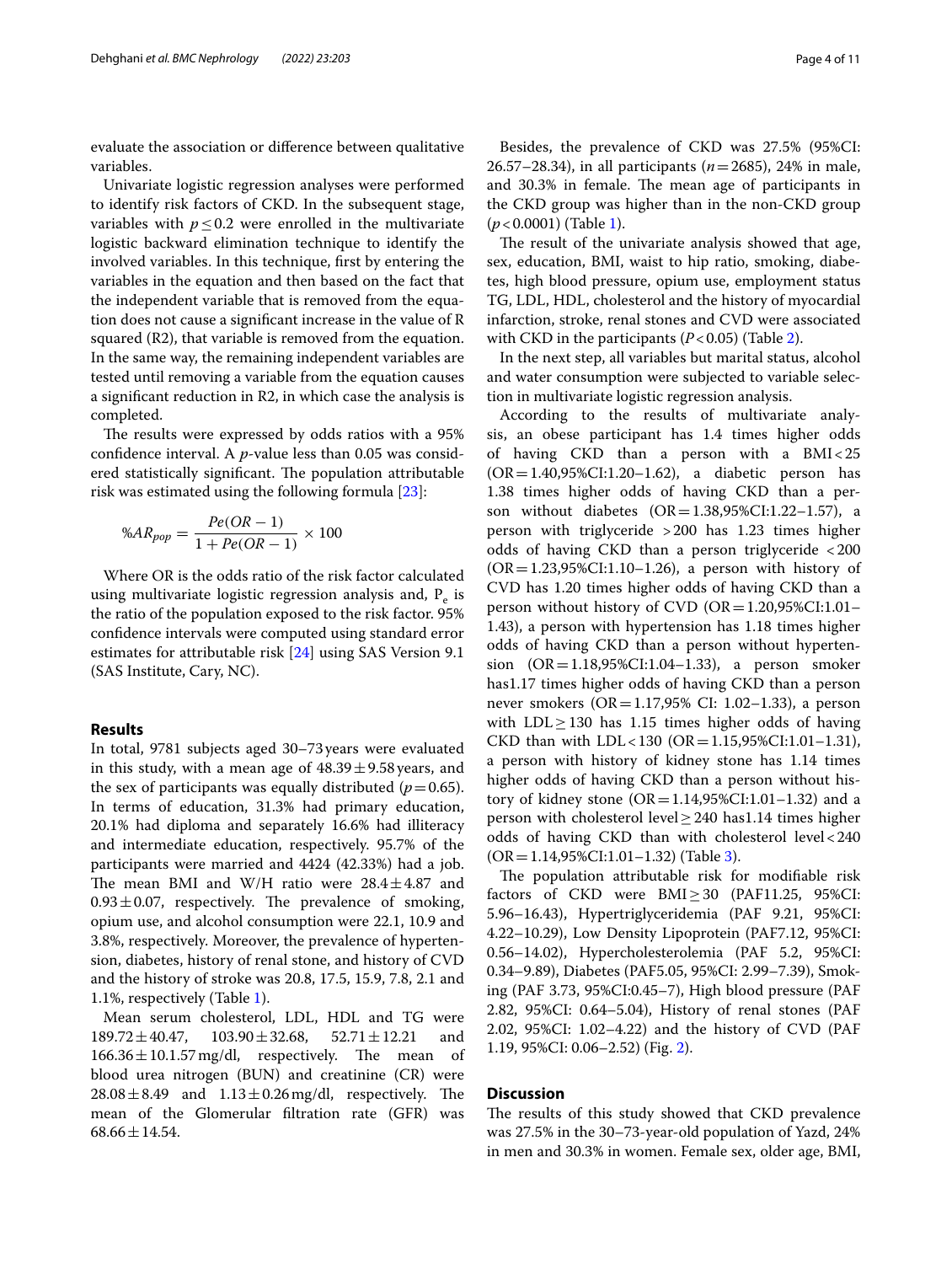# <span id="page-4-0"></span>**Table 1** Frequency of study variables based on CKD Status on adult Shahedieh residents aged 30–73 years

| Variable                                              | Category            | Total ( $N = 9781$ )     | <b>CKD Status</b>        |                          | P-value                  |
|-------------------------------------------------------|---------------------|--------------------------|--------------------------|--------------------------|--------------------------|
|                                                       |                     |                          | $CKD (N = 2685)$         | Non-CKD ( $N = 7096$ )   |                          |
| Age (yr), mean (SD)                                   |                     | 48.39(9.58)              | 54.09(9.42)              | 46.30(8.073)             | $< 0.0001*$              |
| waist-to-hip ratio, mean (SD)                         |                     | 0.93(0.07)               | 0.94(0.07)               | 0.092(0.06)              | $< 0.0001*$              |
| Sex, frequency (percent)                              | Male                | 4921(50.3)               | 1186(44.2)               | 3735(52.6)               | $< 0.0001$ **            |
|                                                       | Female              | 4860(49.7)               | 1499(55.8)               | 3361(47.4)               |                          |
| Level of Education, frequency (percent)               | Illiterate          | 1619(16.6)               | 744(27.7)                | 875(12.3)                | $< 0.0001$ <sup>**</sup> |
|                                                       | Primary             | 3063(31.3)               | 904(33.6)                | 2159(30.4)               |                          |
|                                                       | Intermediate        | 1620(16.6)               | 344(12.8)                | 1276 (18)                |                          |
|                                                       | Diploma             | 1968(20.1)               | 384(14.3)                | 1584(22.3)               |                          |
|                                                       | Associate Degree    | 378(3.9)                 | 95(3.5)                  | 283(4)                   |                          |
|                                                       | Bachelor            | 936(9.6)                 | 174(6.5)                 | 762(10.7)                |                          |
|                                                       | Master's and higher | 197(2.0)                 | 40(1.4)                  | 157(2.2)                 |                          |
| BMI, frequency (percent)                              | < 25                | 2355 (24)                | 513(19)                  | 1798(25.3)               | $< 0.0001$ **            |
|                                                       | $25 - 29.9$         | 4086(42)                 | 1148 (43)                | 3052(43)                 |                          |
|                                                       | $\geq 30$           | 3340(34)                 | 1024 (38)                | 2246(31.7)               |                          |
| marital status, frequency (percent)                   | Not married         | 37(0.4)                  | 8(.3)                    | 26(.4)                   | $< 0.0001$ **            |
|                                                       | Married             | 9358(95.7)               | 2507(93.3)               | 6861(96.7)               |                          |
|                                                       | Widow               | 339(3.4)                 | 155(5.8)                 | 180(2.5)                 |                          |
|                                                       | Divorced            | 47(0.5)                  | 15(.6)                   | 29(.4)                   |                          |
| Smoking, frequency (percent)                          | Yes                 | 2210(22.6)               | 540(20.1)                | 1670(23.6)               | $< 0.0001$ **            |
|                                                       | <b>NO</b>           | 7571(77.4)               | 2145(79.9)               | 5426(76.4)               |                          |
| Employed, frequency (percent)                         | Yes                 | 4424(42.3)               | 857(32)                  | 3567(50.3)               | $< 0.0001$ **            |
|                                                       | <b>NO</b>           | 5357(57.7)               | 1828(68)                 | 3529(49.7)               |                          |
| Diabetes, frequency (percent)                         | Yes                 | 1781(17.5)               | 735(27.4)                | 1046 (14)                | $< 0.0001$ <sup>**</sup> |
|                                                       | <b>NO</b>           | 8000(82.5)               | 1950(70.7)               | 6050(85.2)               |                          |
| High blood pressure, frequency (percent)              | Yes                 | 2071(20.8)               | 898(33.5)                | 1173(16.5)               | $< 0.0001$ **            |
|                                                       | NO                  | 7710(79.2)               | 1787(66.5)               | 5923(83.5)               |                          |
| history of CVD, frequency (percent)                   | Yes                 | 783(7.8)                 | 349(13)                  | 434(6.1)                 | $< 0.001$ **             |
|                                                       | <b>NO</b>           | 8998(92.2)               | 2336(87)                 | 6662(93.9)               |                          |
| History of myocardial infarction, frequency (percent) | Yes                 | 213(2.1)                 | 88(3.3)                  | 125(1.8)                 | $< 0.0001$ **            |
|                                                       | <b>NO</b>           | 9568(97.9)               | 2597(96.7)               | 6971(98.2)               |                          |
| History of stroke, frequency (percent)                | Yes                 | 110(1.1)                 | 56(2.1)                  | 54(.8)                   | $< 0.0001$ "             |
|                                                       | <b>NO</b>           | 9671(98.9)               | 2629(97.9)               | 7042(99.2)               |                          |
| History of renal stones, frequency (percent)          | Yes                 | 1583(16.2)               | 518(19.3)                | 1065 (15)                | $< 0.0001$ **            |
|                                                       | <b>NO</b>           | 8198(83.8)               | 2167(80.7)               | 6031(85)                 |                          |
| Opium consumption, frequency (percent)                | Yes                 | 1040(10.6)               | 233(8.7)                 | 807(11.4)                | < 0.0001                 |
|                                                       | NO                  | 8741(89.4)               | 2452(91.3)               | 6289(88.6)               |                          |
| Alcohol consumption, frequency (percent)              | Yes                 | 366(3.8)                 | 93(3.5)                  | 273(3.8)                 | $0.353$ **               |
|                                                       | <b>NO</b>           | 9415(96.2)               | 2592(96.5)               | 6823(96.2.)              |                          |
| TG, frequency (percent)                               | $\geq$ 200          | 4556(46.6)               | 1424 (53)                | 3132(44.1)               | < 0.0001                 |
|                                                       | $< 200$             | 5225(53.4)               | 1261 (47)                | 3964(55.9)               |                          |
|                                                       | $\geq$ 130          | 5156(52.7)               | 1528(56.9)               | 3628(51.1)               | $< 0.0001$ **            |
| LDL, frequency (percent)                              | < 130               | 4625(47.3)               | 1157(43.1)               | 3468(48.9)               |                          |
|                                                       | < 35                | 574(5.9)                 |                          | 438(6.2)                 | $< 0.0001$ <sup>**</sup> |
| HDL, frequency (percent)                              |                     |                          | 136(5.1)<br>2549(94.9)   |                          |                          |
| Chol, frequency (percent)                             | $\geq$ 35           | 9207(94.1)<br>3602(36.9) |                          | 6658(93.8)<br>2435(34.3) | $< 0.0001$ **            |
|                                                       | $\geq$ 240<br>< 240 |                          | 1167(43.5)               |                          |                          |
| Water consumption per day, frequency (percent)        | 8 glass >           | 6179(63.1)<br>9503(97.1) | 1518(56.5)<br>2617(97.5) | 4661(65.7)<br>6886(97)   | $0.523$ **               |
|                                                       |                     |                          |                          |                          |                          |
|                                                       | >8 glass            | 278(2.9)                 | 68(2.5)                  | 210(3)                   |                          |

*LDL* low-density lipoproteins, *HDL* high-density lipoprotein, *TG* Triglyceride, Cholesterol (Chol), *BMI* Body mass index, *CVD* cardiovascular diseases, *SD* Standard Deviation

\* independent t-test

 $**$  chi-squared test, significance level  $<$  0.05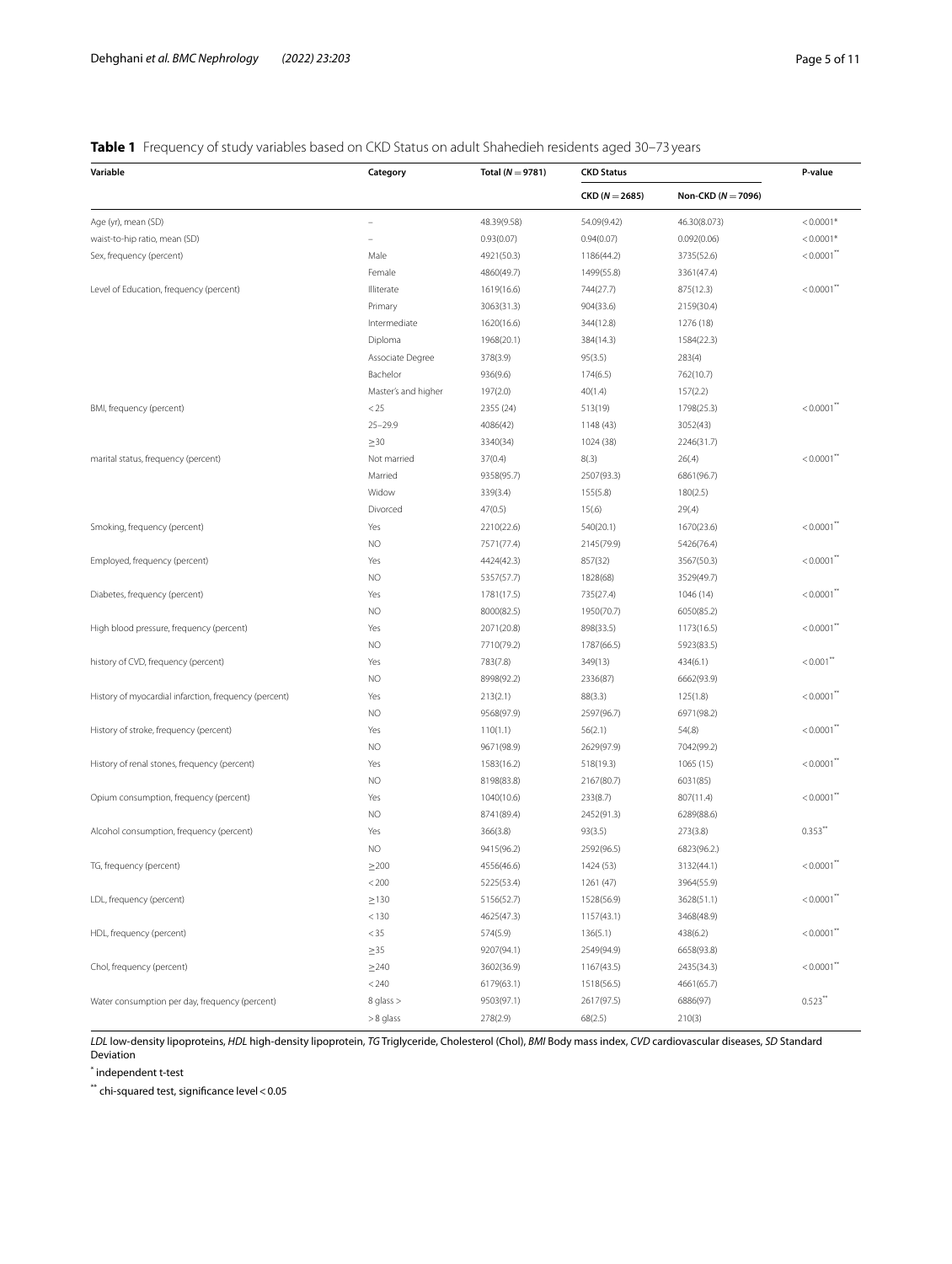| Variable                                | Category            | <b>B</b> Coefficient     | Crude Odds Ratio (OR) (95%CI) | P-value  |
|-----------------------------------------|---------------------|--------------------------|-------------------------------|----------|
| Age (yr)                                | $\overline{ }$      | 0.089                    | $1.09(1.08 - 1.11)$           | < 0.0001 |
| waist-to-hip ratio                      |                     | 1.06                     | 2.89(2.004-4.39)              | < 0.0001 |
| Sex, Male/ Female                       |                     | 0.34                     | $1.40(1.28 - 1.53)$           | < 0.0001 |
| Level of Education                      | Illiterate          | $\equiv$                 | Ref                           |          |
|                                         | Primary             | $-0.70$                  | $0.49(0.43 - 0.55)$           | < 0.0001 |
|                                         | Intermediate        | $-1.14$                  | $0.31(0.27 - 0.37)$           | < 0.0001 |
|                                         | Diploma             | $-1.25$                  | $0.28(0.24 - 0.33)$           | < 0.0001 |
|                                         | Associate Degree    | $-0.92$                  | $0.39(0.30 - 0.50)$           | < 0.0001 |
|                                         | Bachelor            | $-1.31$                  | $0.26(0.22 - 0.32)$           | < 0.0001 |
|                                         | Master's and higher | $-1.23$                  | $0.29(.20 - 0.42)$            | < 0.0001 |
| <b>BMI</b>                              | $<25\,$             | ÷,                       | Ref                           |          |
|                                         | $25 - 29.9$         | 0.27                     | $1.32(1.17 - 1.48)$           | < 0.0001 |
|                                         | $\geq 30$           | 0.46                     | $1.59(1.41 - 1.80)$           | < 0.0001 |
| marital status                          | Not married         |                          | Ref                           |          |
|                                         | Married             | $-0.519$                 | $0.595(.217 - 1.63)$          | 0.313    |
|                                         | Widow               | $-0.348$                 | $0.706(.378 - 1.32)$          | 0.276    |
|                                         | Divorced            | 0.510                    | $1.665(.861 - 3.219)$         | 0.13     |
| Smoking Yes/No                          |                     | 0.169                    | 1.184(1.061-1.322)            | .003     |
| Employed No/Yes                         |                     | 0.778                    | 2.177(1.980-2.392)            | < 0.0001 |
| Diabetes Yes/No                         |                     | 0.589                    | $1.802(1.615 - 2.011)$        | < 0.0001 |
| High blood pressure Yes/No              |                     | 0.967                    | 2.629(2.373-2.913)            | < 0.0001 |
| History of CVD Yes/No                   |                     | 0.856                    | 2.353(2.026-2.733)            | < 0.0001 |
| History of myocardial infarction Yes/No |                     | 0.667                    | 1.948(1.475-2.573)            | < 0.0001 |
| History of stroke Yes/No                |                     | 1.076                    | 2.934(2.002-4.299)            | < 0.0001 |
| History of renal stones Yes/No          |                     | 0.326                    | 1.386(1.233-1.557)            | < 0.0001 |
| Opium consumption Yes/No                |                     | $-0.306$                 | $0.736(.632 - .858)$          | < 0.0001 |
| Alcohol consumption Yes/No              | $\equiv$            | $-0.114$                 | $0.893(.702 - 1.134)$         | 0.353    |
| TG                                      | $\geq$ 200          | 0.357                    | 1.429(1.307-1.562)            | < 0.0001 |
|                                         | $< 200$             |                          | Ref                           |          |
| LDL                                     | $\geq$ 130          | 0.354                    | $1.42(1.27 - 1.58)$           | < 0.0001 |
|                                         | < 130               |                          | Ref                           |          |
| <b>HDL</b>                              | $<$ 35              |                          | $1.23(1.012 - 1.50)$          | 0.038    |
|                                         | $\geq$ 35           | $\overline{\phantom{0}}$ | Ref                           |          |
| Chol                                    | >240                | 0.386                    | $1.42(1.34 - 1.611)$          | < 0.0001 |
|                                         | < 240               |                          | Ref                           |          |
| Water consumption per day               | 8 glass >           | 0.159                    | $1.17(0.88 - 1.54)$           | 0.260    |
|                                         | $>8$ glass          | $\equiv$                 | Ref                           |          |

<span id="page-5-0"></span>**Table 2** The risk factors could predict CKD by uni-variate logistic regression

*OR* Odds Ratio, "- "Not applicable, *LDL* low-density lipoproteins, *HDL* high-density lipoprotein, *TG* Triglyceride, *Chol* Cholesterol, *BMI* Body mass index, *CVD* cardiovascular diseases, *Ref* Reference group, signifcance level<0.05

diabetes, hypertriglyceridemia, hypertension, smoking,  $LDL \geq 130$ , hypercholesterolemia and the history of kidney stone, as well as CVD, were all pertinent to CKD.

In a cross-sectional study, Safarinejad et al. reported that CKD prevalence was 12.6% among 17,000 adults  $\geq$ 14 years old, selected from 2002 to 2005 [[25](#page-9-23)]. Najafi et al. reported that CKD prevalence among adults 18years and older in Golestan based on GFR was 4.6% In 2008 [\[26](#page-9-24)], in their subsequent report, based on GFR and albuminuria, it increased to 8.89% [[27](#page-9-25)]. Naqibi et al. reported a prevalence of 5.1% in Gonbad in 2012 [[28\]](#page-9-26). According to eGFR, CKD prevalence was reported about 16.6% in a study in Shiraz, Iran (2019) [[29](#page-9-27)]. In the Golestan cohort study (as the largest cohort in Iran and the Middle East) by Sepandloo et al. (2017), CKD prevalence was estimated at 23.7% (26.6% in women and 20.6% in men) [[19\]](#page-9-17). Our estimates indicated a higher prevalence compared to previous reports. However, no signifcant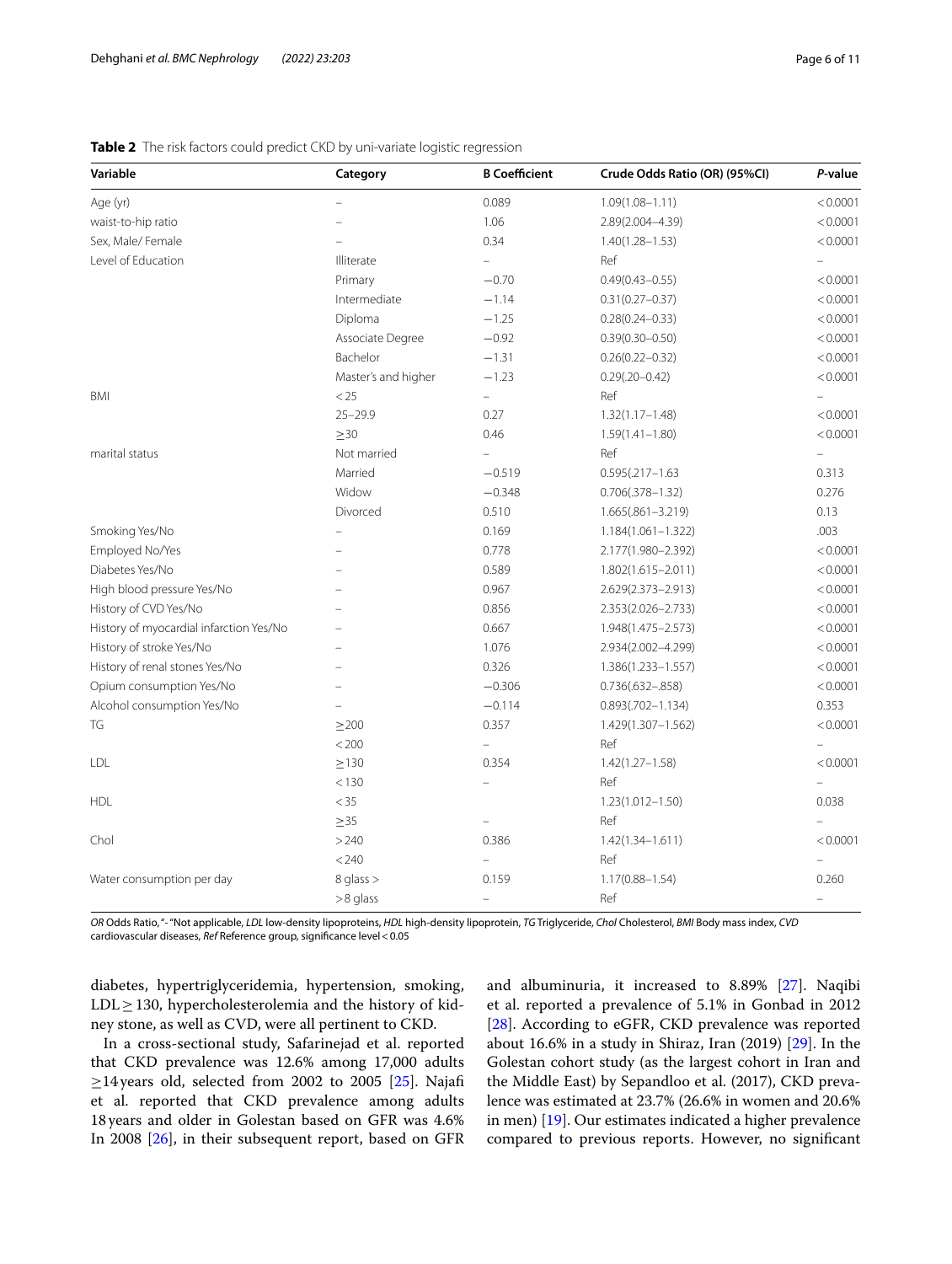| Variable                       | Category    | <b>B</b> Coefficient | Adjusted OR (95%CI)   | P-value                  |
|--------------------------------|-------------|----------------------|-----------------------|--------------------------|
| Age (yr)                       |             | 0.085                | 1.89(1.082-1.096)     | < 0.0001                 |
| waist-to-hip ratio             |             | 0.175                | $1.20(1.01 - 1.53)$   | 0.046                    |
| Smoking, Yes/No                |             | 0.157                | $1.17(1.02 - 1.33)$   | 0.021                    |
| Employed, No/Yes               |             | 0.101                | $1.10(1.04 - 1.17)$   | 0.001                    |
| Sex, Male/Female               |             | .482                 | $1.62(1.45 - 1.79)$   | < 0.0001                 |
| Diabetes, Yes/No               |             | 0.326                | $1.38(1.22 - 1.57)$   | < 0.0001                 |
| High blood pressure Yes/No     |             | 0.168                | $1.18(1.04 - 1.33)$   | 0.008                    |
| History of CVD Yes/No          |             | .188                 | $1.2(1.01 - 1.43)$    | .036                     |
| History of renal stones Yes/No |             | 0.182                | $1.14(1.07 - 1.30)$   | 0.039                    |
| Hypertriglyceridemia           | $\geq$ 200  | 0.209                | $1.23(1.10 - 1.26)$   | < 0.0001                 |
|                                | < 200       | $\qquad \qquad -$    | Ref                   | $\overline{\phantom{0}}$ |
| Hypercholesterolemia           | >240        | 0.150                | $1.16(1.01 - 1.32)$   | .028                     |
|                                | < 240       | $\qquad \qquad -$    | Ref                   | -                        |
| Low Density Lipoprotein (LDL)  | $\geq$ 130  | .144                 | $1.15(1.011 - 1.319)$ | .034                     |
|                                | < 130       |                      | Ref                   |                          |
| <b>BMI</b>                     | < 25        |                      | Ref                   |                          |
|                                | $25 - 29.9$ | 0.200                | $1.22(1.06 - 1.40)$   | 0.005                    |
|                                | $\geq$ 30   | 0.388                | $1.40(1.20 - 1.62)$   | < 0.0001                 |
|                                |             |                      |                       |                          |

<span id="page-6-0"></span>**Table 3** The risk factors could predict CKD by multivariate logistic regression analysis

*OR* Odds Ratio, *BMI* Body mass index, *CVD* cardiovascular diseases, "- "Not applicable, *Ref* Reference group, signifcance level<0.05



<span id="page-6-1"></span>conclusions can be drawn regarding CKD prevalence in Iran, because previous studies in variable environments have been performed on participants in the variable age range. Our estimates are relatively higher than similar

reports among adults in American and European countries [[30,](#page-9-28) [31\]](#page-9-29). Of note, the mean age of participants in this study was 48 years, and apparently, the mean eGFR in this group would be lower than in younger age ones.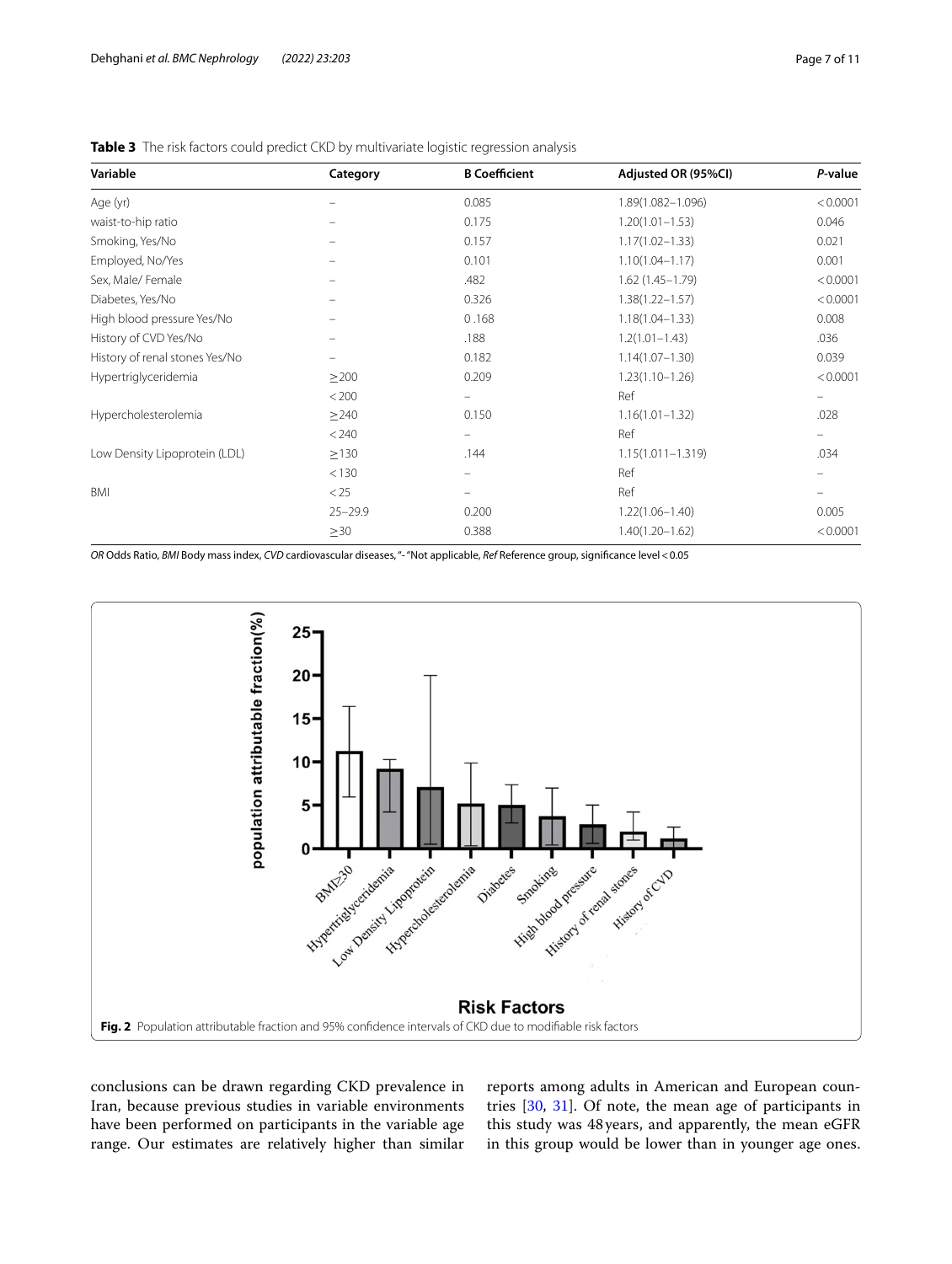In addition, the relatively high prevalence of CKD in Yazd could be due to the high prevalence of hypertension (20.8%), diabetes (17.5%), overweight (41.9%) and obesity (34.5%) in this area.

Glomerular fltration rate (GFR) has been shown to decline with age after maturity  $[32]$  $[32]$ . The multivariate analysis results demonstrated that CKD chance elevates by 1.89 with 1 year aging, which was consistent with previous studies indicating an increase in the odds of CKD with age [\[2](#page-9-1), [19](#page-9-17), [33](#page-9-31)]. Poggio et al, in the study of 1057 healthy subjects, showed, GFR declined by 4mL/  $min/1.73 m<sup>2</sup>$  per decade up to the age of 45 years, and 8 mL/min/1.73 m<sup>2</sup> per decade thereafter [\[34](#page-9-32)]. Blake et al in one study showed the decline in GFR with age was nonlinear, getting steeper with age [\[35](#page-9-33)].

Other result of this study showed that a male participant has 1.62 times higher odds of having CKD than female. Most of the studies have reported higher odds of CKD in women [\[2](#page-9-1), [19,](#page-9-17) [33,](#page-9-31) [36,](#page-9-34) [37\]](#page-9-35). One study (2019) reported that the male sex was associated with a reduced eGFR mean [[38\]](#page-9-36). In addition, sex differences can be related to sex hormones and specific sex genetics [[39](#page-9-37)].

We found a strong association between BMI, waist-tohip ratio and CKD. This finding was similar to the results of the Golestan cohort study (as the largest cohort in Iran and the Middle East) conducted in 2017 [\[19\]](#page-9-17). Furthermore, Wang et al. showed that overweighting and obesity without metabolic abnormality are accompanied by a higher risk of incident CKD compared with those with normal body weight and devoid of metabolic abnormality  $[40]$  $[40]$ . These findings may have imperative implications for clinical performance and public health, and it has been suggested that preventing weight gain is as pivotal as reducing current weight [[41\]](#page-9-39).

In the present study, CKD had a signifcant association with diabetes, and a diabetic person has 1.38 times higher odds of having CKD than a person without diabetes. Diabetic patients are at risk for renal injuries due to reduced renal reserve  $[42]$  $[42]$  $[42]$ . Compared to previous studies on this subject, there are several plausible explanations for the elevation of CKD incidence among the diabetic population of Iran. First, about 50 and 30% of the Iranian diabetic population had achieved treatment goals for hyperglycemia and hypertension, respectively [[43\]](#page-9-41). In fact, many patients with DM were poorly monitored, which may help the increase of diabetes complications, such as CKD. Second, unhealthy diets [\[44](#page-10-0)], more particularly, high salt intake [\[45](#page-10-1)], are prevalent among the Iranian population and are speculated as a risk factor for CKD  $[46]$  $[46]$  $[46]$ . Third, it has been reported that urbanization factors are associated with chronic kidney disease [[45\]](#page-10-1). Since, the study population is limited to Yazd city,

the higher CKD incidence in our study can be explained to some extent.

Hypertension is common in patients with CKD [\[47](#page-10-3)]. The prevalence ranges from 60 to 90%, depending on the stage of CKD and its cause  $[48]$  $[48]$ . This study's results showed that hypertension prevalence in CKD patients was 33.4%, and a person with hypertension (having a blood pressure of BP  $\geq$ 140/90 mmHg or taking antihypertensive drugs) has 1.18 times higher odds of having CKD than a person without hypertension. In some previous cohort studies on diabetic populations, hypertension was an independent predictor of CKD [\[2](#page-9-1), [19,](#page-9-17) [29–](#page-9-27)[31](#page-9-29), [49](#page-10-5)]. The mechanisms of hypertension in CKD include volume overload, sympathetic overactivity, salt retention, endothelial dysfunction, and alterations in hormonal systems that regulate blood pressure (BP) [[47\]](#page-10-3). Kokubo et al. have shown that high blood pressure increases the incidence of CVD in people with CKD more than in patients with normal kidney function [\[50\]](#page-10-6). CKD, in turn, even in its early stages, can eventuate in high blood pressure and an elevated risk of CVD. The association between CKD and CVD has been extensively demonstrated in previous studies [[51](#page-10-7)[–53](#page-10-8)]. CKD shares risk factors with CVD such as smoking, overweight status, high blood pressure, diabetes, hyperglycemia and elevated cholesterol. Further studies are demanded to the profound perception of risk factors for CVD in cases with CKD, which is likely to be accompanied by the development of preventive and therapeutic strategies to diminish life-threatening complications and high mortality in individuals afected by CKD [[54,](#page-10-9) [55](#page-10-10)].

The effect of a kidney stone on its dysfunction has not been widely considered in epidemiological studies. CKD is more prevalent in patients with kidney stones. About 10 to 15% of these patients will eventually develop chronic kidney failure [\[56](#page-10-11)]. This study's results showed that having a history of kidney stones is likely to elevate the risk of chronic kidney disease by 14%. A cohort study  $(2015)$  [[57](#page-10-12)] and a meta-analysis study  $(2017)$  [[58\]](#page-10-13) showed that a positive history of kidney stones increased the risk of CKD by 29 and 47%, respectively.

The present study showed that the odds of having CKD were 1.23 and 1.14 times higher in participants with hypertriglyceridemia and hypercholesterolemia than healthy individuals, respectively. One study found that the association between hypertriglyceridemia and CKD [[59\]](#page-10-14). In another study, a signifcant correlation was found between high LDL and cholesterol levels and CKD [[60\]](#page-10-15).

In the present study, we did not fnd any association between the amount of daily water intake and CKD. Optimal daily water intake to impede chronic kidney disease (CKD) progression is unknown. In a study in 2021, Wagner et al. showed that the relation between plain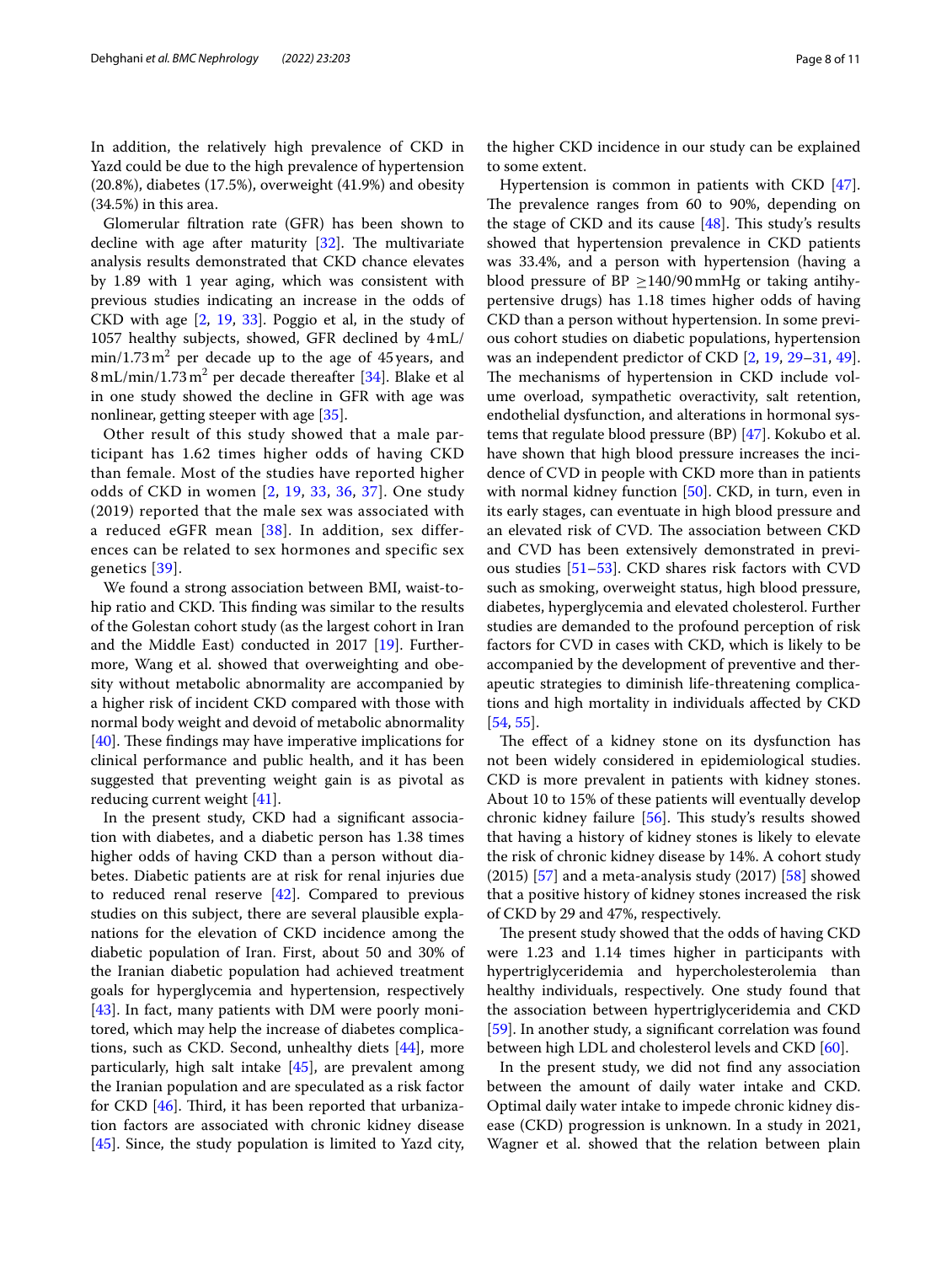water intake and progression to kidney failure might be U-shaped. Low and high intake may not have merits for CKD [\[61](#page-10-16)]. Clark et al. in a pilot randomized controlled trial reported that there were no signifcant changes in urine, serum osmolality or electrolyte concentrations, or eGFR between two groups of receiving adjusted water intake and control groups [\[62](#page-10-17)]. However, some studies found a signifcant association between water intake and CKD [\[2](#page-9-1), [63](#page-10-18)], in which high water intake was considered as a protective factor against CKD compared to low water intake [\[2](#page-9-1), [64\]](#page-10-19).

The present study found no association between CKD and education level or marital status, which was in accordance with previous studies [\[2,](#page-9-1) [29\]](#page-9-27). Even so, the Golestan Cohort Study found an indirect association between CKD and education level [\[2](#page-9-1), [19\]](#page-9-17).

## **Strengths and limitations**

This was the study to be conducted on CKD prevalence and its associated risk factors on a large sample size of Iranian adults using standardized measurement procedures as well as an extensive range of potential risk factors.

Apart from the above-mentioned strengths, there were some limitations in our study. First, although the study sample is based on population, but apparently does not represent the whole country and includes most of the Fars community in Iran in specifc time. Second, it is impossible to show a causal relationship by virtue of the fact that this was a cross-sectional study. Therefore, more prospective studies are demanded in this area. Third, chronic kidney disease was defned based on a creatinine test, and we did not repeat the test 3 months later. Fourth, due to the lack of serum uric acid results and information on socioeconomic factors, these two variables were not studied.

## **Conclusion**

The results showed that the main risk factors of CKD are potentially modifable ones. It is possible to deter CKD occurrence to some extent through lowering the lipid levels, controlling blood pressure and blood sugar in diabetic and hypertensive patients. Since CKD prevalence elevates with age, screening for CKD among individuals more than 50years is suggested to be integrated into the primary healthcare system. This strategy, in turn, leads to diagnosing the disease in early stages to prevent progression to kidney failure and kidney replacement therapy. Therefore, it necessitates making decisions to promote the knowledge and awareness of health staff as well as the general population regarding early diagnosis and the prevention of CKD to improve its prognosis and impede mortality and unnecessary fnancial burdens associated with kidney failure.

#### **Abbreviations**

CKD: Chronic kidney disease; LDL: Low-density lipoproteins; HDL: High-density lipoprotein; TG: Triglyceride; Chol: Cholesterol; BMI: Body mass index; GFR: Glomerular Filtration Rate; Cr: Creatinine; CVD: Cardiovascular Disease; NHIS: National Health Interview Survey; NCEP ATP III: The US National Cholesterol Education Programme Adult Treatment Panel III.

#### **Acknowledgements**

This research work is the result of the thesis with the same title in the master's degree in Epidemiology at Yazd University of Medical Sciences, IR. The authors wish to thank the Research Deputy of Yazd University of Medical Sciences, Shahediyeh Cohort study.

#### **Authors' contributions**

A.D., and S.A., conceived and developed the idea for the article; S.A. and VR, prepared numerous drafts; H.F. and VR, contributed to the statistical analysis; A.D., H.F., and N.N., revised the manuscript. All the authors read and approved the fnal manuscript.

#### **Funding**

No funding was used for this research.

#### **Availability of data and materials**

Data for this study were obtained from the Shahediyeh cohort study, Yazd, Iran, which is part of the PERSIAN multicenter cohort study conducted in 2016 in Iran. All data used in this study were obtained from the Shahid Sadoughi University of Medical Silences website [\(http://web.ssu.ac.ir/page](http://web.ssu.ac.ir/page-shahedia2/fa/24/form/pId16856)[shahedia2/fa/24/form/pId16856](http://web.ssu.ac.ir/page-shahedia2/fa/24/form/pId16856)). The research data used to support the fndings of this study are available from the corresponding author of this study upon request.

#### **Declarations**

#### **Ethics approval and consent to participate**

The ethical considerations of the study such as the required information about the research objectives, voluntary participation in the study, and confidentiality of data were fully explained to the participant. After the completion of the consent forms by participants, they received the questionnaires and were subsequently examined. The study protocol was consistent with the ethical principles of the Helsinki Declaration and was approved by the research Ethics Committee of Yazd University of Medical Sciences with the ethical ID IR.SSU.SPH.REC.1399.196. We confirm that all methods were performed in accordance with the relevant quidelines and we written informed consent was obtained from all subjects and/or their legal guardian(s).

#### **Consent for publication**

Not applicable.

#### **Competing interests**

None.

#### **Author details**

<sup>1</sup> Department of Epidemiology and Biostatistics, School of Public Health, Shahid Sadoughi University of Medical Sciences and Health Services, Yazd, Iran. 2 Division of Nephrology, Department of Internal Medicine, Shahid Sadoughi University of Medical Sciences, Yazd, Iran. <sup>3</sup> Research Center of Prevention and Epidemiology of Non-Communicable Disease, Department of Biostatistics and Epidemiology, Shahid Sadoughi University of Medical Sciences, Yazd, Iran. <sup>4</sup> Research Center for Social Determinants of Health, Jahrom University of Medical Sciences, Jahrom, IR, Iran.

#### Received: 1 January 2022 Accepted: 1 June 2022Published online: 09 June 2022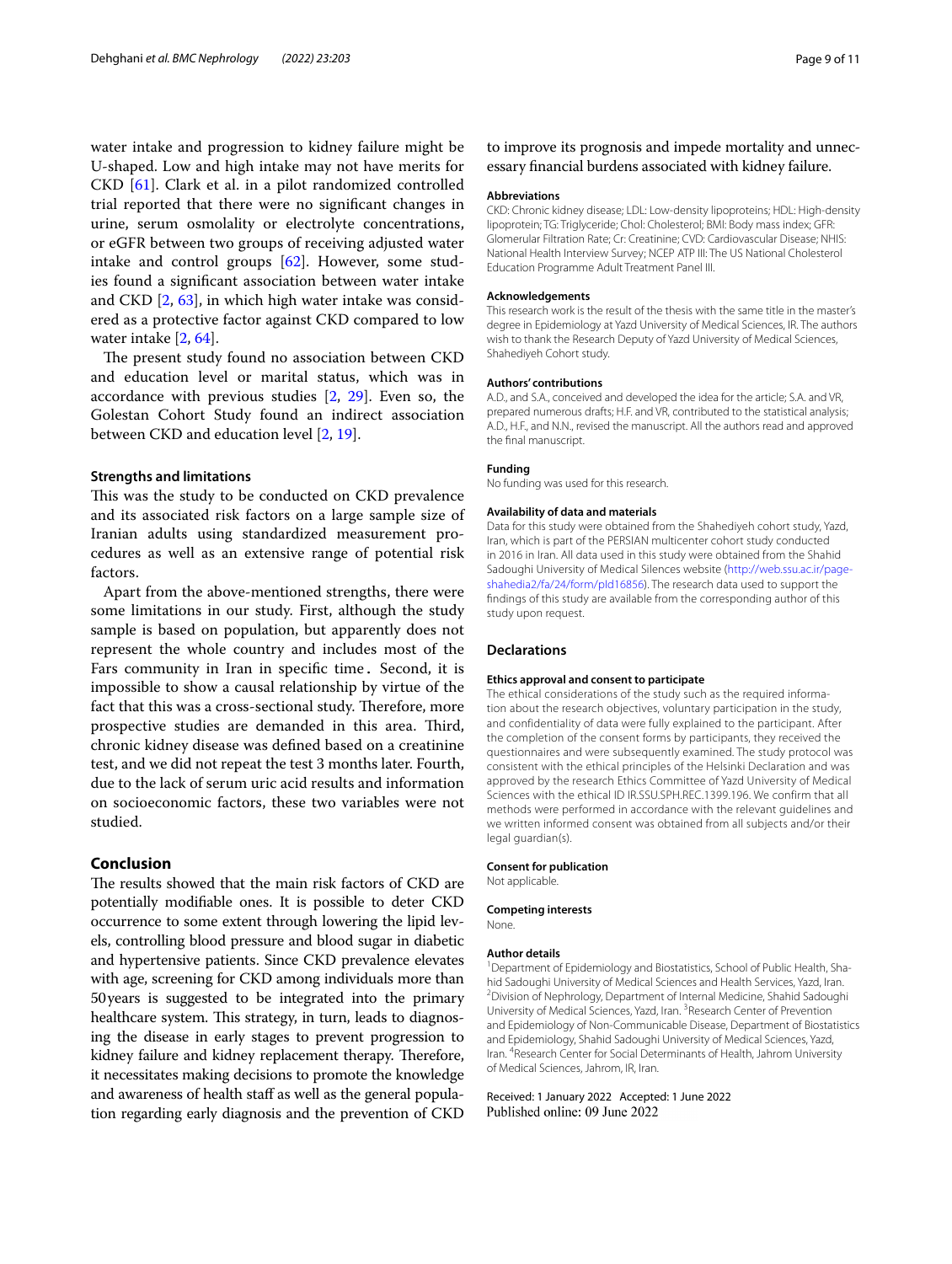#### **References**

- <span id="page-9-0"></span>1. Radhakrishnan J, Remuzzi G, Saran R, Williams DE, Rios-Burrows N, Powe N, et al. Taming the chronic kidney disease epidemic: a global view of surveillance efforts. Kidney Int. 2014;86(2):246-50.
- <span id="page-9-1"></span>2. Ene-Iordache B, Perico N, Bikbov B, Carminati S, Remuzzi A, Perna A, et al. Chronic kidney disease and cardiovascular risk in six regions of the world (ISN-KDDC): a cross-sectional study. Lancet Glob Health. 2016;4(5):e307–e19.
- <span id="page-9-2"></span>Lozano R, Naghavi M, Foreman K, Lim S, Shibuya K, Aboyans V, et al. Global and regional mortality from 235 causes of death for 20 age groups in 1990 and 2010: a systematic analysis for the global burden of disease study 2010. Lancet. 2012;380(9859):2095–128.
- <span id="page-9-3"></span>4. Snively CS, Gutierrez C. Chronic kidney disease: prevention and treatment of common complications. Am Fam Physician. 2004;70(10):1921–8.
- <span id="page-9-4"></span>5. Bikbov B, Purcell CA, Levey AS, Smith M, Abdoli A, Abebe M, et al. Global, regional, and national burden of chronic kidney disease, 1990–2017: a systematic analysis for the global burden of disease study 2017. Lancet. 2020;395(10225):709–33.
- <span id="page-9-5"></span>6. Mills KT, Xu Y, Zhang W, Bundy JD, Chen C-S, Kelly TN, et al. A systematic analysis of worldwide population-based data on the global burden of chronic kidney disease in 2010. Kidney Int. 2015;88(5):950–7.
- <span id="page-9-6"></span>7. Webster AC, Nagler EV, Morton RL, Masson P. Chronic kidney disease. Lancet. 2017;389(10075):1238–52.
- <span id="page-9-7"></span>8. White SL, Chadban SJ, Jan S, Chapman JR, Cass A. How can we achieve global equity in provision of renal replacement therapy? Bull World Health Organ. 2008;86:229–37.
- <span id="page-9-8"></span>9. Raimann JG, Riella MC, Levin NW. International Society of Nephrology's 0by25 initiative (zero preventable deaths from acute kidney injury by 2025): focus on diagnosis of acute kidney injury in low-income countries. Clin Kidney J. 2018;11(1):12–9.
- <span id="page-9-9"></span>10. Outcomes KDIG, Group CW. KDIGO 2012 clinical practice guideline for the evaluation and management of chronic kidney disease. Kidney Int. 2013;3(1):1–150.
- <span id="page-9-10"></span>11. Hill NR, Fatoba ST, Oke JL, Hirst JA, O'Callaghan CA, Lasserson DS, et al. Global prevalence of chronic kidney disease–a systematic review and meta-analysis. PLoS One. 2016;11(7):e0158765.
- <span id="page-9-11"></span>12. Moazzeni SS, Arani RH, Hasheminia M, Tohidi M, Azizi F, Hadaegh F. High incidence of chronic kidney disease among Iranian diabetic adults: using CKD-EPI and MDRD equations for estimated glomerular fltration rate. Diabetes Metab J. 2021;45(5):684–97.
- <span id="page-9-12"></span>13. Noble R, Taal MW. Epidemiology and causes of chronic kidney disease. Medicine. 2019;47(9):562–6.
- 14. Taal M, Brenner B. Predicting initiation and progression of chronic kidney disease: developing renal risk scores. Kidney Int. 2006;70(10):1694–705.
- <span id="page-9-13"></span>15. Kalantar-Zadeh K, Jafar TH, Nitsch D, Neuen BL, Perkovic V. Chronic kidney disease. Lancet. 2021;398(10302):786–802.
- <span id="page-9-14"></span>16. Poustchi H, Eghtesad S, Kamangar F, Etemadi A, Keshtkar A-A, Hekmatdoost A, et al. Prospective epidemiological research studies in Iran (the PERSIAN cohort study): rationale, objectives, and design. Am J Epidemiol. 2018;187(4):647–55.
- <span id="page-9-15"></span>17. Ren H, Zhang L, Liu Z, Zhou X, Yuan G. Sleep duration and apolipoprotein B in metabolically healthy and unhealthy overweight/obese phenotypes: a cross-sectional study in Chinese adults. BMJ Open. 2019;9(2):e023817.
- <span id="page-9-16"></span>18. National Cholesterol Education Program (US). Expert panel on detection, evaluation, and treatment of high blood cholesterol in adults. Executive summary of the third report of the National Cholesterol Education Program (NCEP) expert panel on detection, evaluation, and treatment of high blood cholesterol in adults (adult treatment panel III). JAMA. 2001;285:2486–97.
- <span id="page-9-17"></span>19. Sepanlou SG, Barahimi H, Najaf I, Kamangar F, Poustchi H, Shakeri R, et al. Prevalence and determinants of chronic kidney disease in northeast of Iran: results of the Golestan cohort study. PLoS One. 2017;12(5):e0176540.
- <span id="page-9-18"></span>20. Ryan H, Trosclair A, Gfroerer J. Adult current smoking: diferences in defnitions and prevalence estimates–NHIS and NSDUH, 2008. J Environ Public Health. 2012;2012:1–11.
- <span id="page-9-19"></span>21. Hemayatkhah M, Ghaffari S, Masjedi MR, Rahmanian V. Frequency of tobacco use among students in Varamin city: results of the frst phase of the PAD project study (tobacco use prevention in schools). Koomesh. 2021;23(6):777–84.
- <span id="page-9-20"></span>22. Hemayatkhah M, Rahmanian V, Rahmanian K, Haghdoost A. Population size estimation of groups at high risk of HIV/AIDS in men, using network scale up in south of Iran, 2017. J Isfahan Med Sch. 2019;36(512):1162–9.
- <span id="page-9-21"></span>23. Szklo M, Nieto FJ. Epidemiology: beyond the basics. USA: Jones & Bartlett Publishers; 2014.
- <span id="page-9-22"></span>24. Graubard BI, Fears TR. Standard errors for attributable risk for simple and complex sample designs. Biometrics. 2005;61(3):847–55.
- <span id="page-9-23"></span>25. Safarinejad MR. The epidemiology of adult chronic kidney disease in a population-based study in Iran: prevalence and associated risk factors. J Nephrol. 2009;22(1):99.
- <span id="page-9-24"></span>26. Najaf I, Attari F, Islami F, Shakeri R, Malekzadeh F, Salahi R, et al. Renal function and risk factors of moderate to severe chronic kidney disease in Golestan Province, northeast of Iran. PLoS One. 2010;5(12):e14216.
- <span id="page-9-25"></span>27. Najaf I, Shakeri R, Islami F, Malekzadeh F, Salahi R, Gharavi M, et al. Prevalence of chronic kidney disease and its associated risk factors: the frst report from Iran using both micro albuminuria and urine sediment. Arch Iran Med. 2012;15(2):70–5.
- <span id="page-9-26"></span>28. Naghibi M, Mojahedi MJ, Jarrahi L, Emadzadeh A, Ahmadi R, Emadzadeh M, et al. Prevalence of chronic kidney disease and its risk factors in Gonabad, Iran. Iran J Kidney Dis. 2015;9(6):449.
- <span id="page-9-27"></span>29. Bakhshayeshkaram M, Roozbeh J, Heydari ST, Honarvar B, Dabbaghmanesh MH, Ghoreyshi M, et al. A population-based study on the prevalence and risk factors of chronic kidney disease in adult population of shiraz, Southern Iran. Galen Med J. 2019;8:e935.
- <span id="page-9-28"></span>30. Rao MK. The utility of a National Surveillance Network to estimate CKD prevalence and identify high-risk populations in primary care. Kidney Int Rep. 2019;4(4):513–5.
- <span id="page-9-29"></span>31. Tuttle KR, Alicic RZ, Duru OK, Jones CR, Daratha KB, Nicholas SB, et al. Clinical characteristics of and risk factors for chronic kidney disease among adults and children: an analysis of the CURE-CKD registry. JAMA Netw Open. 2019;2(12):e1918169.
- <span id="page-9-30"></span>32. Rowe JW, Andres R, Tobin JD. Letter: age-adjusted standards for creatinine clearance. Ann Intern Med. 1976;84(5):567–9.
- <span id="page-9-31"></span>33. Goncalves GMR, Silva EN. Cost of chronic kidney disease attributable to diabetes from the perspective of the Brazilian unifed health system. PLoS One. 2018;13(10):e0203992.
- <span id="page-9-32"></span>34. Poggio ED, Rule AD, Tanchanco R, Arrigain S, Butler RS, Srinivas T, et al. Demographic and clinical characteristics associated with glomerular fltration rates in living kidney donors. Kidney Int. 2009;75(10):1079–87.
- <span id="page-9-33"></span>35. Blake GM, Sibley-Allen C, Hilton R, Burnapp L, Moghul MR, Goldsmith D. Glomerular fltration rate in prospective living kidney donors. Int Urol Nephrol. 2013;45(5):1445–52.
- <span id="page-9-34"></span>36. Chen K, Gosmanova E, Curhan G, Rejnmark L, Mu F, Swallow E, et al. MON-522 Risk of Chronic Kidney Disease (CKD) and Its Progression in Patients with Chronic Hypoparathyroidism (HypoPT). J Endocr Soc. 2019;3(Suppl 1):MON–522.
- <span id="page-9-35"></span>37. Shen Y, Cai R, Sun J, Dong X, Huang R, Tian S, et al. Diabetes mellitus as a risk factor for incident chronic kidney disease and end-stage renal disease in women compared with men: a systematic review and meta-analysis. Endocrine. 2017;55(1):66–76.
- <span id="page-9-36"></span>38. Khajehdehi P, Malekmakan L, Pakfetrat M, Roozbeh J, Sayadi M. Prevalence of chronic kidney disease and its contributing risk factors in southern Iran a cross-sectional adult population-based study; 2014.
- <span id="page-9-37"></span>39. Yu MK, Katon W, Young BA. Associations between sex and incident chronic kidney disease in a prospective diabetic cohort. Nephrology. 2015;20(7):451–8.
- <span id="page-9-38"></span>40. Wang J, Niratharakumar K, Gokhale K, Tahrani AA, Taverner T, Thomas GN, et al. Obesity without metabolic abnormality and incident CKD: a population-based British cohort study. Am J Kidney Dis. 2022;79(1):24–35 e1.
- <span id="page-9-39"></span>41. Ryu S, Chang Y, Woo H-Y, Kim S-G, Kim D-I, Kim WS, et al. Changes in body weight predict CKD in healthy men. J Am Soc Nephrol. 2008;19(9):1798–805.
- <span id="page-9-40"></span>42. Alarabi A, Nyström S-O, Ståhle E. Acute renal failure and outcome of continuous arteriovenous hemodialysis (CAVHD) and continuous hemofltration (CAVH) in elderly patients following cardiovascular surgery. Geriatr Nephrol Urol. 1997;7(1):45–9.
- <span id="page-9-41"></span>43. Noshad S, Afarideh M, Heidari B, Mechanick JI, Esteghamati A. Diabetes care in Iran: where we stand and where we are headed. Ann Global Health. 2015;81(6):839–50.